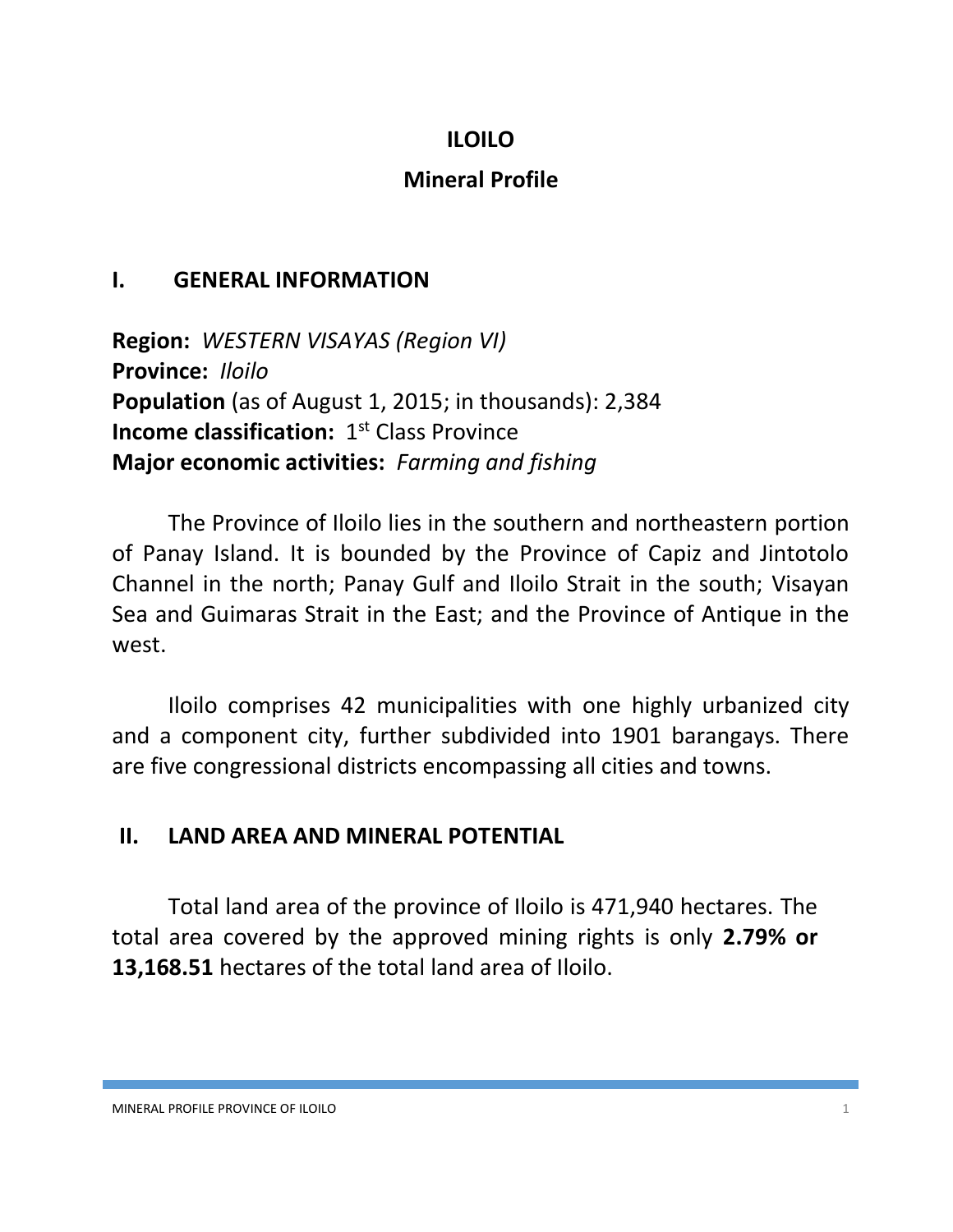# **Number of Mining Rights Issued by National Government in Iloilo**

| <b>TYPE OF MINING RIGHT</b>                            | <b>NUMBER</b>  | <b>AREA</b>      |
|--------------------------------------------------------|----------------|------------------|
| <b>Mineral Production Sharing</b><br>Agreements (MPSA) | 5              | 12,675.1223 has. |
| <b>Mineral Processing Permit</b><br>(MPP)              | 11             | Not applicable   |
| <b>Industrial Sand and Gravel</b><br>(ISAG) Permit     | 14             | 50.1813 has.     |
| <b>Commercial Sand and Gravel</b><br>(CSAG) Permit     | 124            | 229.4370 has.    |
| <b>Quarry Permit</b>                                   | 60             | 209.7703 has.    |
| <b>Gratuitous Permit</b>                               | $\overline{2}$ | 4.0000 has.      |
| <b>TOTAL</b>                                           | 216            | 13,168.51 has.   |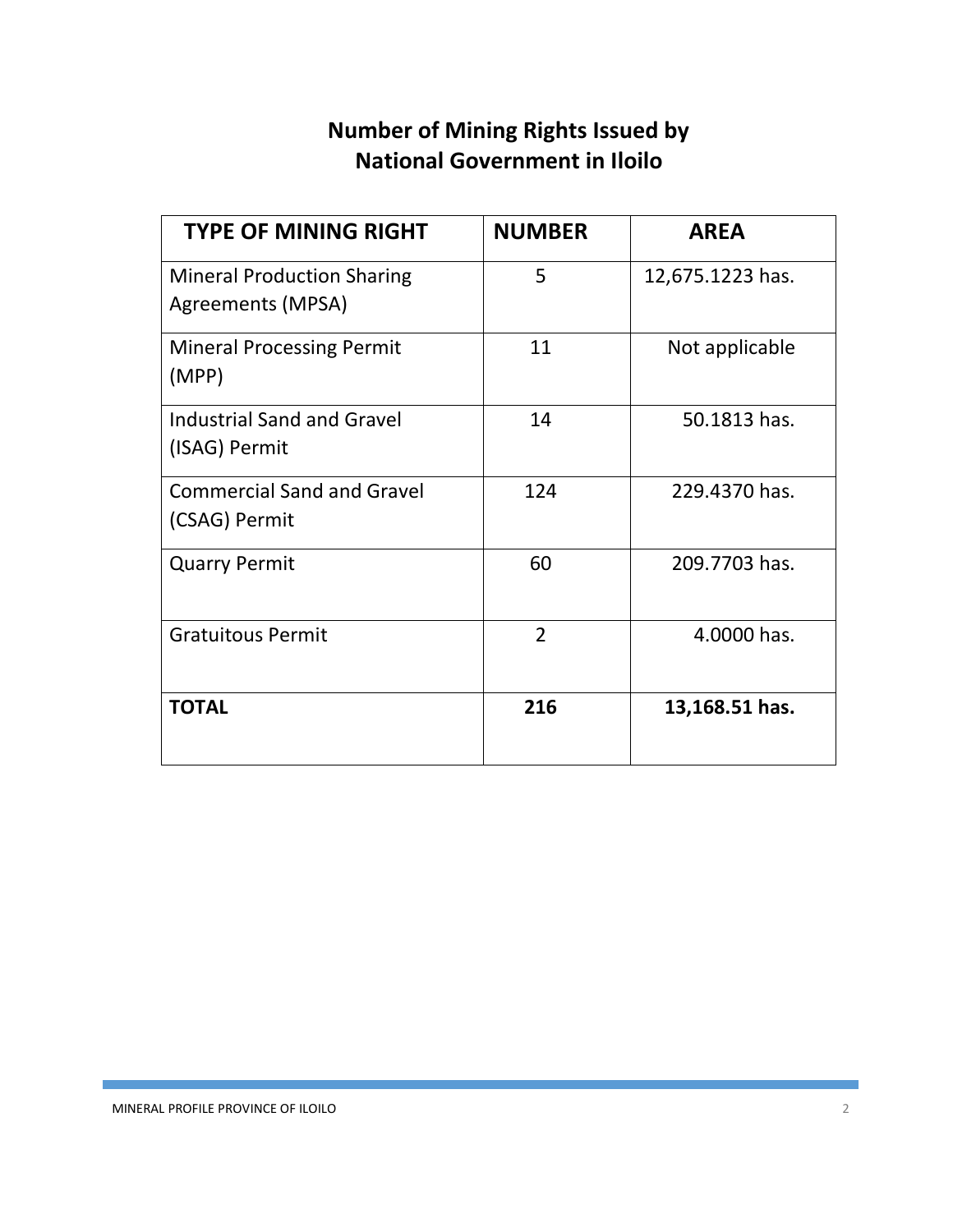

#### **III. MINERAL RESOURCES DEVELOPMENT PROJECTS**

There are three existing mining companies in the province but they are not on operation stage yet. The companies are still on the exploration stage, discovering the potential volume of minerals present in the area.

|                                                           | <b>Mining Projects/ Operators</b>                                                                      |  |  |
|-----------------------------------------------------------|--------------------------------------------------------------------------------------------------------|--|--|
| and<br>3<br>Copper<br><b>Gold mines</b>                   | •2 Teresa Marble Corporation<br>• Minimax Mineral Exploration Corporation                              |  |  |
| <b>Basalt Rock and</b><br>other<br>associated<br>minerals | • I.C. Bertumen and Company, Inc.                                                                      |  |  |
| <b>Sand and Gravel</b>                                    | • Republic Aggregates & Concrete Enterprises<br>Corporation<br>• KIMWA-Iloilo Construction Development |  |  |

MINERAL PROFILE PROVINCE OF ILOILO 3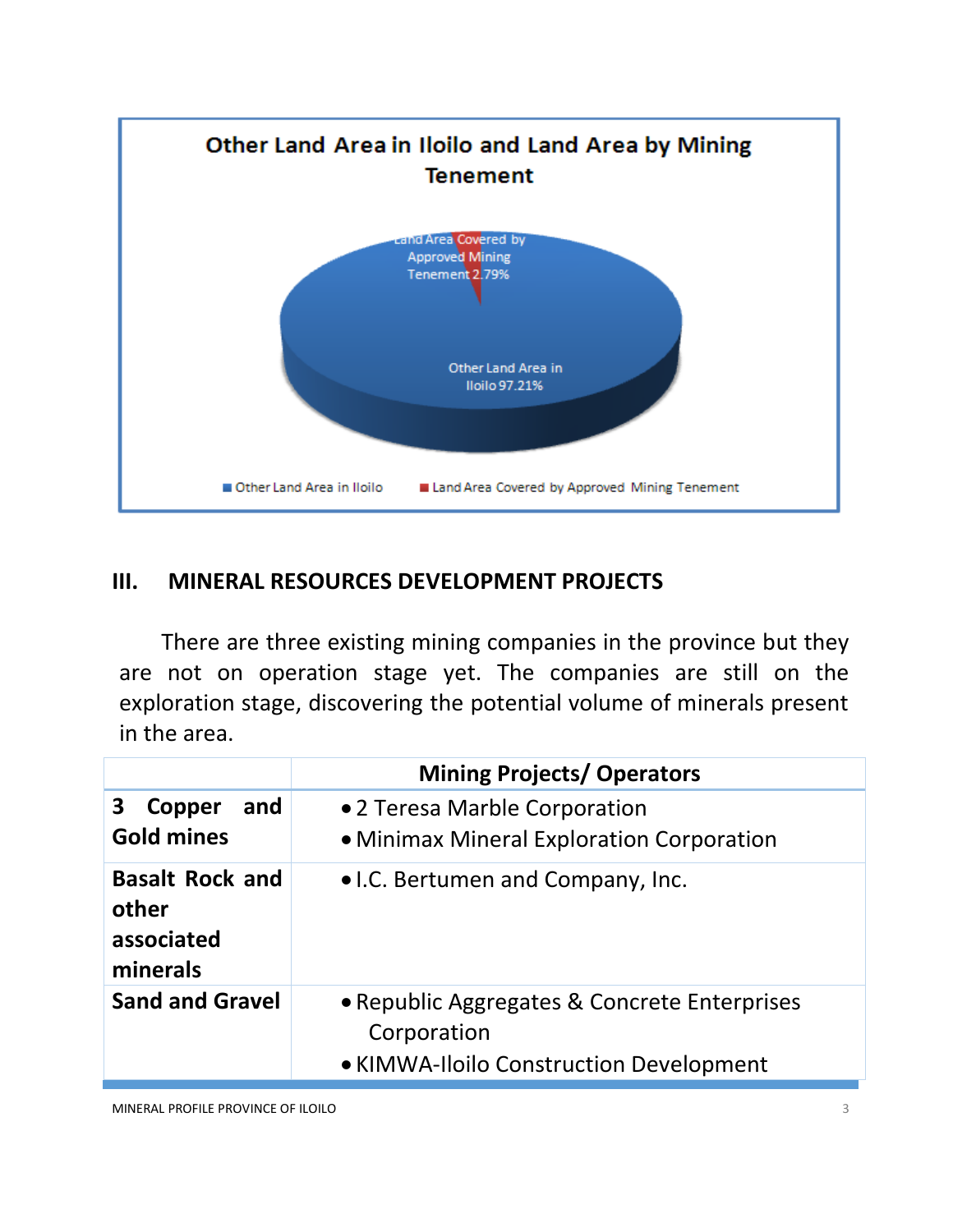|                        | <b>Corporation (San Miguel)</b>         |
|------------------------|-----------------------------------------|
|                        | • KIMWA-Iloilo Construction Development |
|                        | Corporation (Pavia)                     |
|                        | • MRCT Sand and Gravel                  |
|                        | • RL ROYAL PRIME CONSTRUCTION COMPANY   |
|                        | former STONEHUB, INC.                   |
|                        | • Roprim Construction                   |
|                        | • Bombay Trucking and Hauling Services  |
|                        | • F. Gurrea Construction, Inc.          |
|                        | • Montepiedra Aggregates Corporation    |
|                        | • Smartmix Precast Concrete, Inc.       |
|                        | • ARSD Construction Corporation         |
| <b>Sand and Gravel</b> |                                         |
|                        | Alli Resources Dev't Corp               |
|                        | Abonado, Martha                         |
|                        | Aguilario, Sally                        |
|                        | Alinsasaguin, Romelia                   |
|                        | Almarza, Anabelle                       |
|                        | Altamira, Gil                           |
|                        | Amoto, Baltazar                         |
|                        | Aragones, Ma. Merlyn                    |
|                        | Arguelles, Jean                         |
|                        | Asis, Roland Bryan                      |
|                        | Badiango, Bobby                         |
|                        | Balmaceda, George Nicole                |
|                        | Bel-ida China Lyn                       |
|                        | Belmonte, Jocelyn                       |
|                        | Belmonte, Veronica                      |
|                        | Biyo, Kim Jan                           |
|                        | Bolivar, Lindin Glenn                   |
|                        | Borres, Rey                             |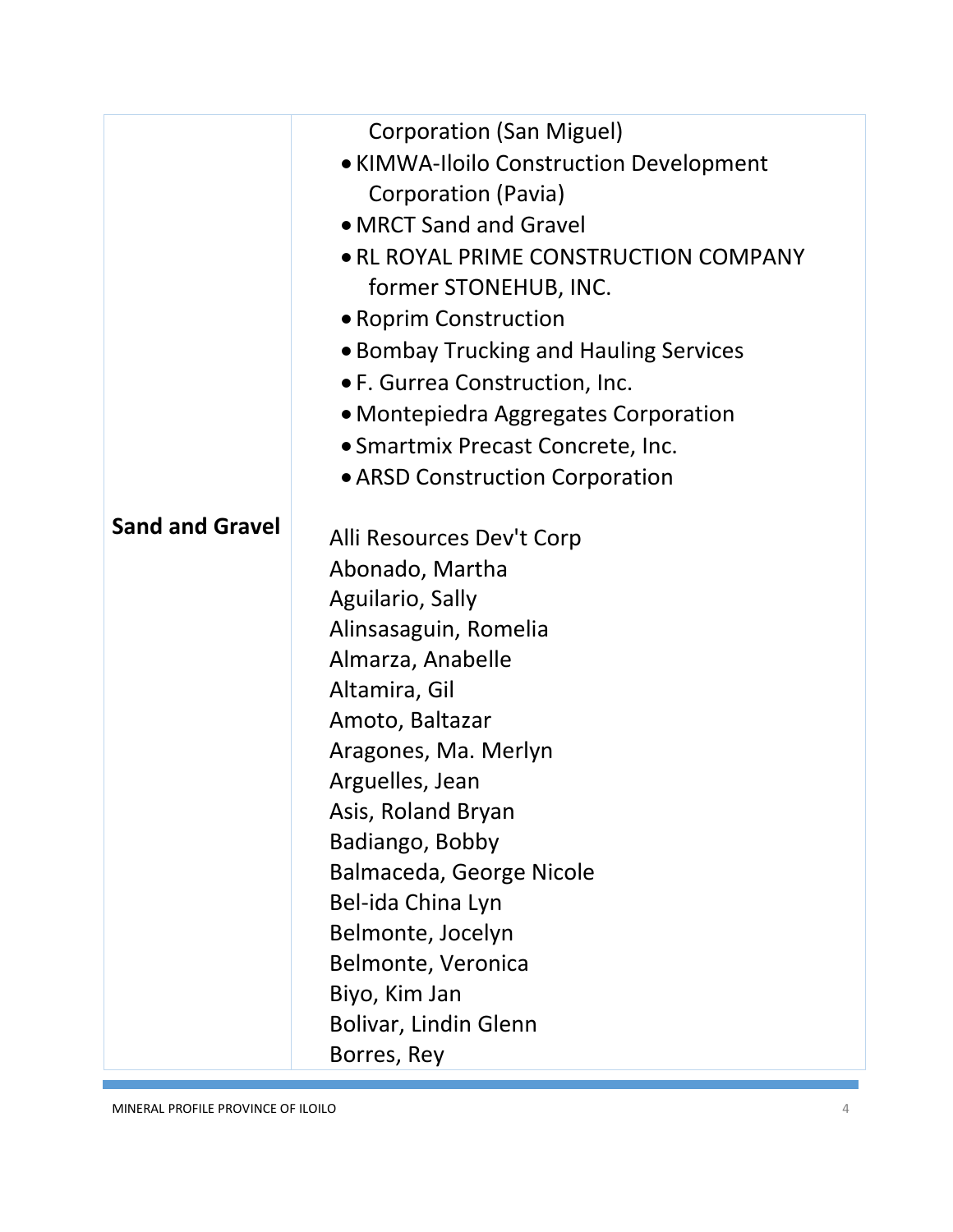BSP and Company, Inc. Brillo, Jerry Brazas, Joel Britana, Florentino Buyco, Sheila Marie Camarista, Jose Elmer Capinding, Jun Caro, Ma. Asteria Carpio, Cresence Carton, Francisco Caspillo, Mercedes Castor, Benjamin Jr. Catalan, Reynaldo Catera, Helen Catolin, Darwin Causing, Arleen Colada, Medelyn Conte, Romel Cortez Jr., Edmundo Danay, Crispin Danay, Crispin Deang, Hazel Dela Rosa, Rudolph Deocampo, Justine Paul Dequito, Joem Dormitorio, Hazel Espinosa, Arceli Fama, Edmer Fama, John Hanzel Fermin, Carmelo Gayatgay, Maricel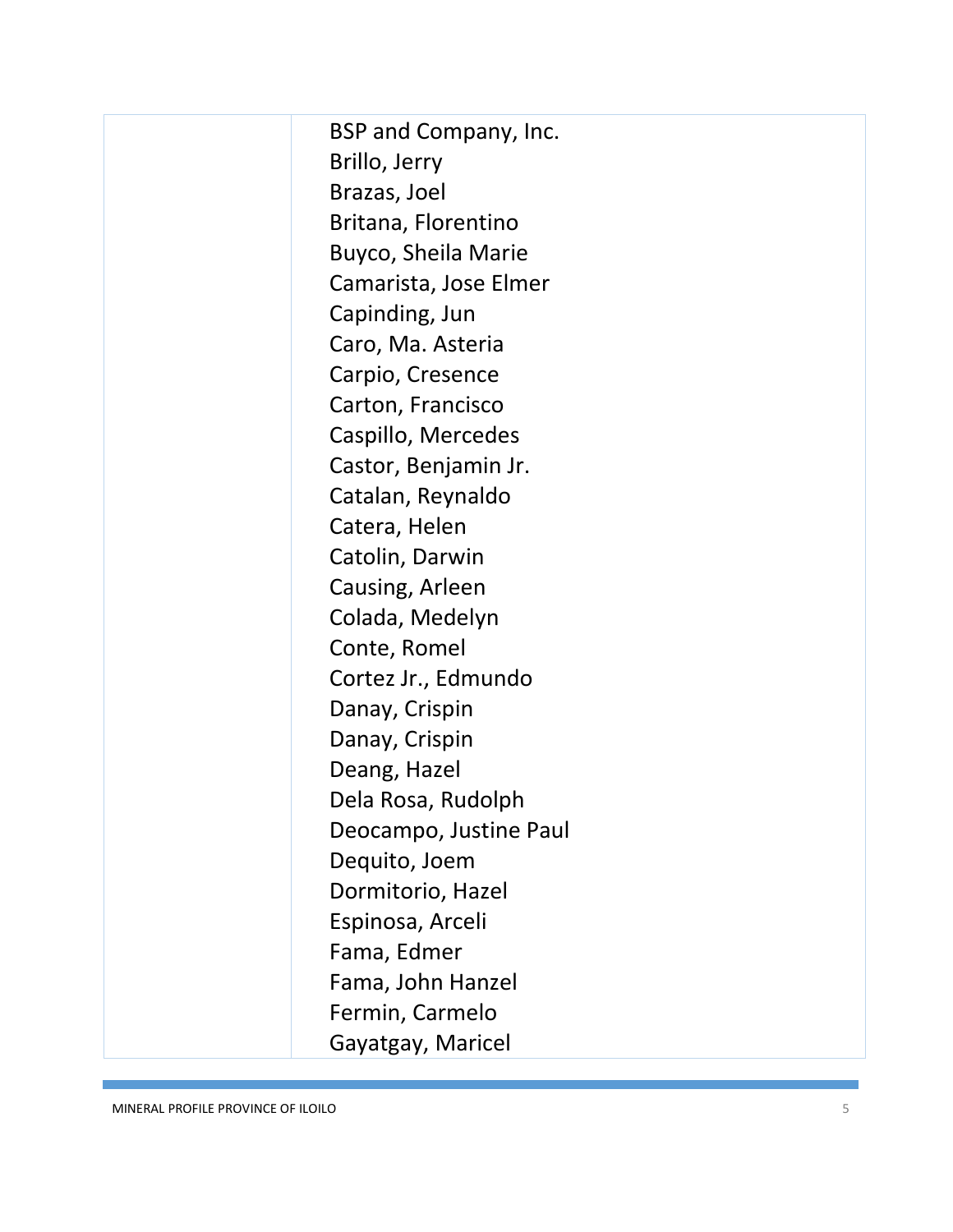Gayatgay, Maricel Gellor, Maria Cleofas Geneblaza, Ernesto Jr. Germino, Roger Gesulgon, Jocelyn Gevero, Noemi Golez, June Elison Gotera, Joevani Grabato, Ireneo II Guevara, Pepito Guimaray, Evangelista Gutierrez, Candida Hermont Sugar Plantation, Inc. Jalandoni, Edelweiss Jar-ao Marketing/Macario Grajales Jarencio, Remus Jordan, Anie Marie Lacuit, Jornel Ladines, Benny Lagora, Cristina Lagura, Kennith Kenji Laluma, Rodolfo Lamera, Emmett Landero, Syrell Ria Lapastora, Glicer Larano, Mark Anthony Lebrilla, Danton Ledesma, Pedro Legayada Jr., Mariano Lesondra, Lyn Librodo, Guia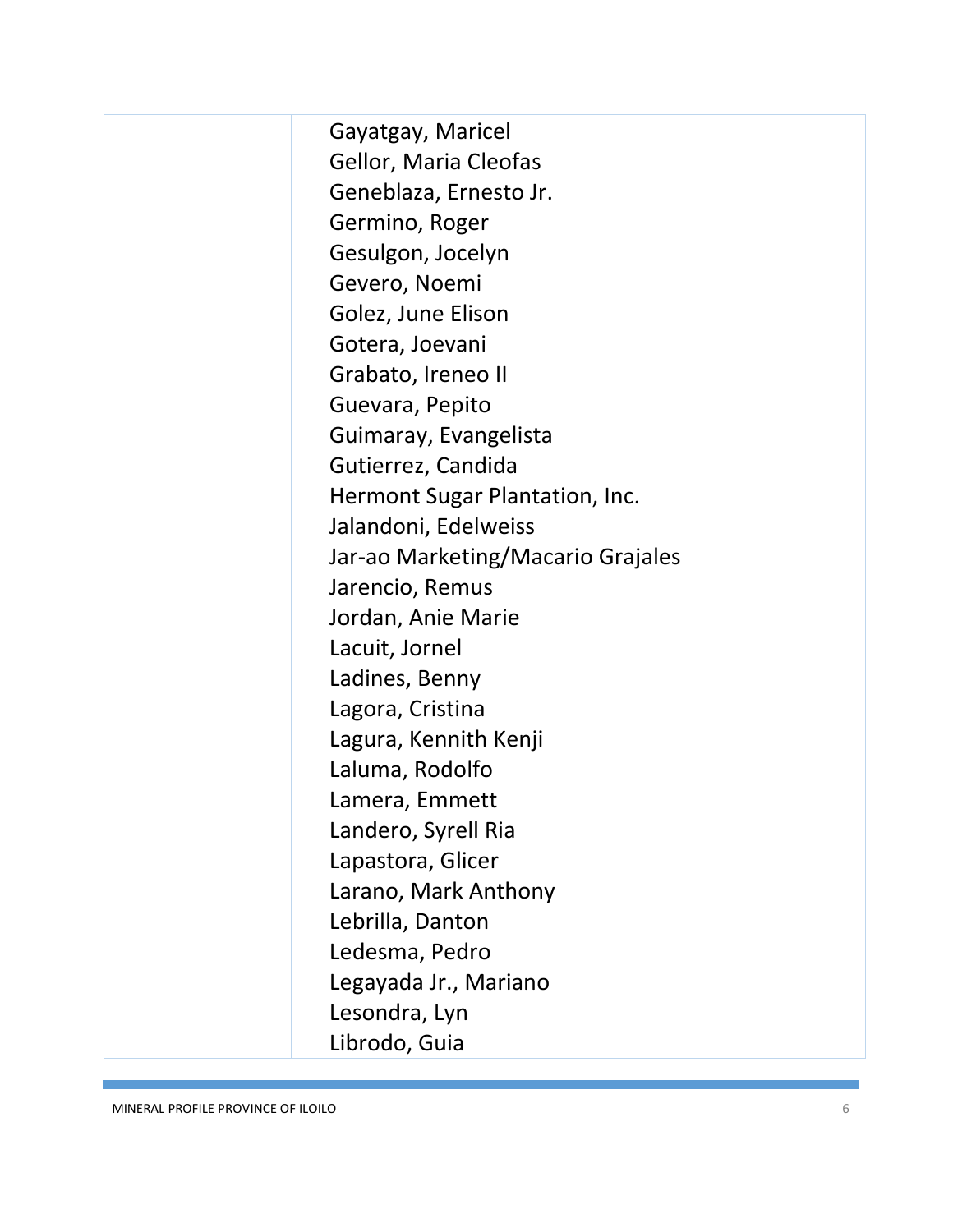Locsin, Krista Allen Loot, Noel Lopez, Christine Madoginog, Lourdes Magpayo, Jr. Arturo Matavia, Hernani Matiling, Mary Ann Napud, Remedios Napud, Noel Rey Padilla, Sonia Palacios, Linnard Vincent Pallon, Eugene Palma, Rowel Palmares Jr., Alberto Palomo, Jessie Panes, Rey Isidro Parcon, Margarito Pasaporte, Christophe r Pauya, Mark Pedregosa, Eden Pedrejas, Kirk Piccio, Philip Anthony Piccio, Merloi Plagata, Auli Aine Ponte, Jojie Precia, Mary Liberty Priagola, Ma. Gene Regalado, Gemma Rolloque, Dovie Priagula, Nenita Salibio, Arnulfo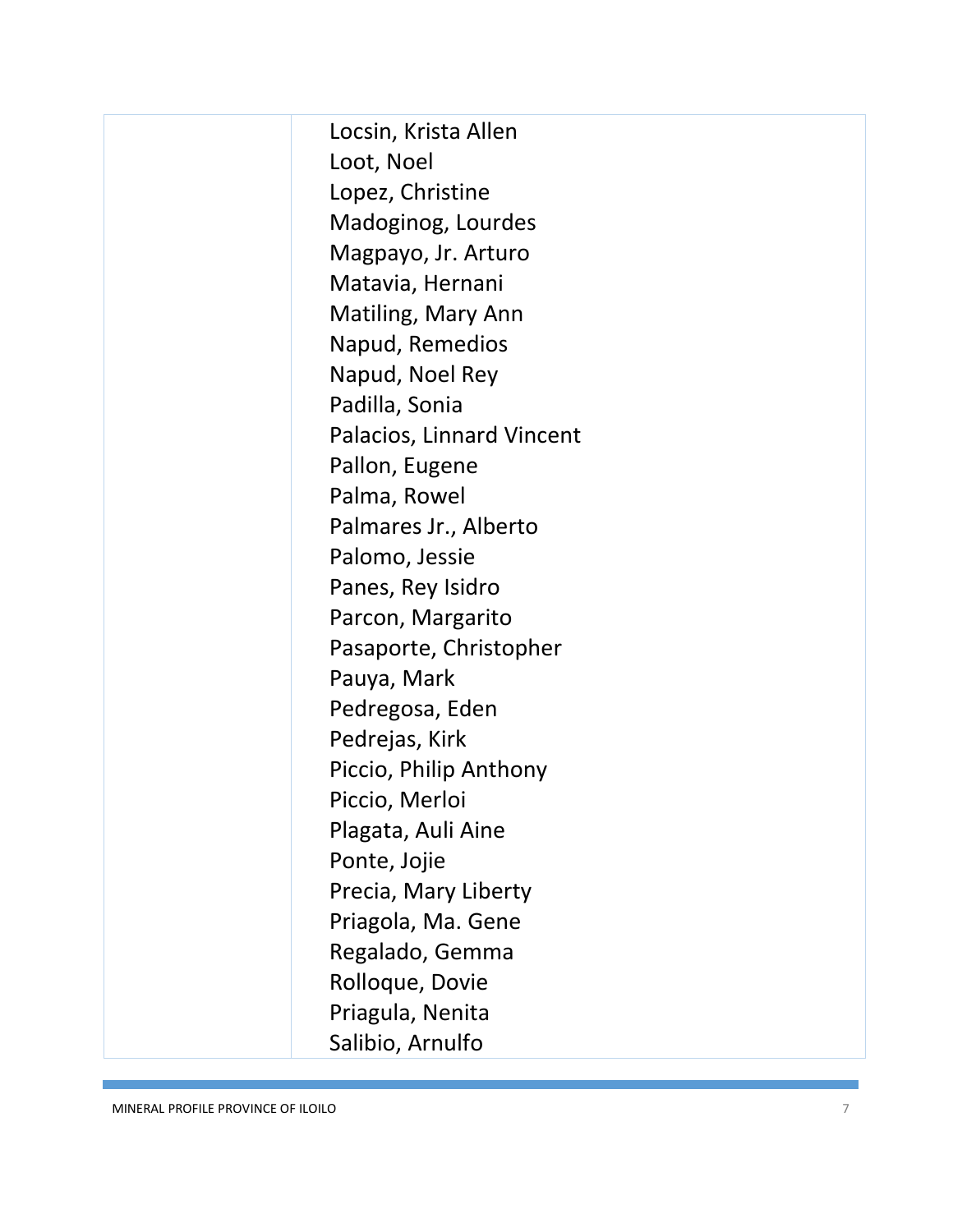|                           | Salibio, Violeta                           |  |
|---------------------------|--------------------------------------------|--|
|                           | Sepida, Alan                               |  |
|                           | So, Ebetha Fe                              |  |
|                           | Sobrevega, Bonifacio                       |  |
|                           | Suplico, Jesser Paul                       |  |
|                           | Solania, Rogelio                           |  |
|                           | Soriano, Constancia                        |  |
|                           | Sorianosos, Daysi                          |  |
|                           | Tapales, Cecilia May                       |  |
|                           | Tayongtong, Mary Jean                      |  |
|                           | Tooc, Jasmin                               |  |
|                           | Ybanez, Athelo                             |  |
|                           | Yusay, Ma Concepcion                       |  |
|                           |                                            |  |
| Government                | <b>National Integration Administrative</b> |  |
| <b>Gratuitous SAG</b>     | <b>Municipal Government of Cabatuan</b>    |  |
| <b>Permit</b>             |                                            |  |
|                           |                                            |  |
| <b>Industrial</b><br>Sand | <b>Agravante, Sheryll Grace</b>            |  |
| & Gravel                  | <b>CAMCU Construction and Supplies</b>     |  |
|                           | Delfin, Sanny                              |  |
|                           | Fortaleza, Abigael                         |  |
|                           | Gumana, Ramon Vincent                      |  |
|                           | <b>IBC</b>                                 |  |
|                           | <b>IBC</b>                                 |  |
|                           | LG Golden Mags Corporation                 |  |
|                           | Librodo, Leo Bon                           |  |
|                           | <b>More Enterprises</b>                    |  |
|                           | NTS San Antonio Resources                  |  |
|                           | Panizales, Cristi Emmanuel                 |  |
|                           | Tiangson, Joel                             |  |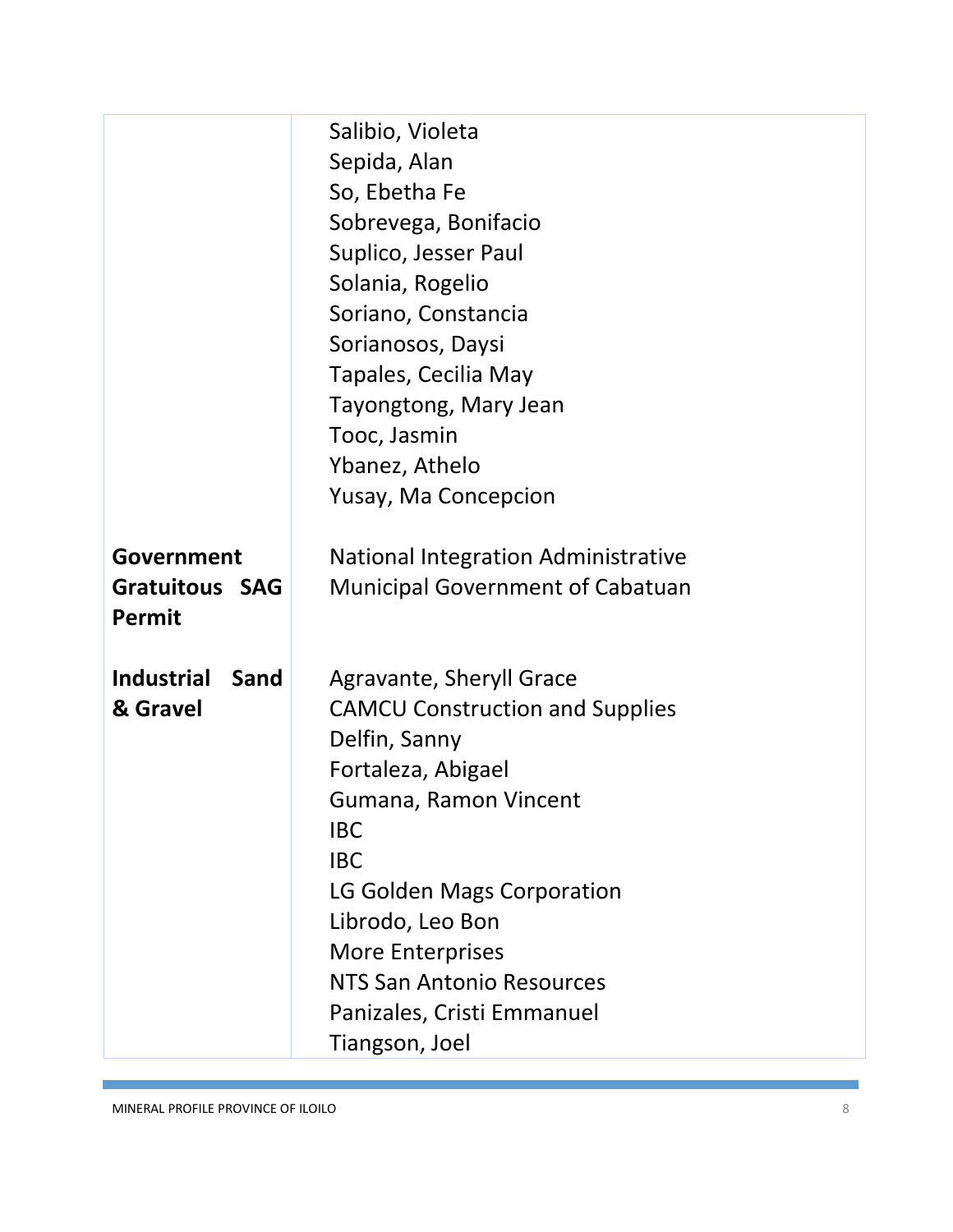|                       | Tupas, Miru / Rodolfo Tupas            |
|-----------------------|----------------------------------------|
| <b>Basalt</b>         | Ababao, Ronces                         |
|                       | Alvarez, Catherine/ Danay, Crispin     |
|                       | Cabangal, Norman                       |
|                       | Cartera, Ricardo                       |
|                       | Felizardo, Francis                     |
|                       | <b>Hardstone Resources Corporation</b> |
|                       | Jalandoni, Carlo                       |
|                       | Jalandoni, Cesar                       |
|                       | Jalandoni, Emmanuel                    |
|                       | Perez, Jocelyn                         |
|                       | Suresca, Felisa                        |
|                       | Valderama, Alfonso                     |
| Limestone             | Benedicto, Jessie III                  |
|                       | Belasa, Leonardo                       |
|                       | Gella, Maria Katrina                   |
|                       | Gelvero, Jaime                         |
|                       | Madrid, Esmaelito                      |
|                       | Pagulong, Mardin                       |
|                       | Paluay, Isabelo                        |
|                       | Panes, Edelfio Sr.                     |
|                       | Sobrino, Merlie                        |
| <b>Ordinary Earth</b> | 5017 Estancia Mine Incorporated        |
|                       | Abanilla, Cyril Lenard                 |
|                       | Altamira, Rex                          |
|                       | Arbonol, Christy                       |
|                       | Beating, July                          |
|                       | Biton, Allan                           |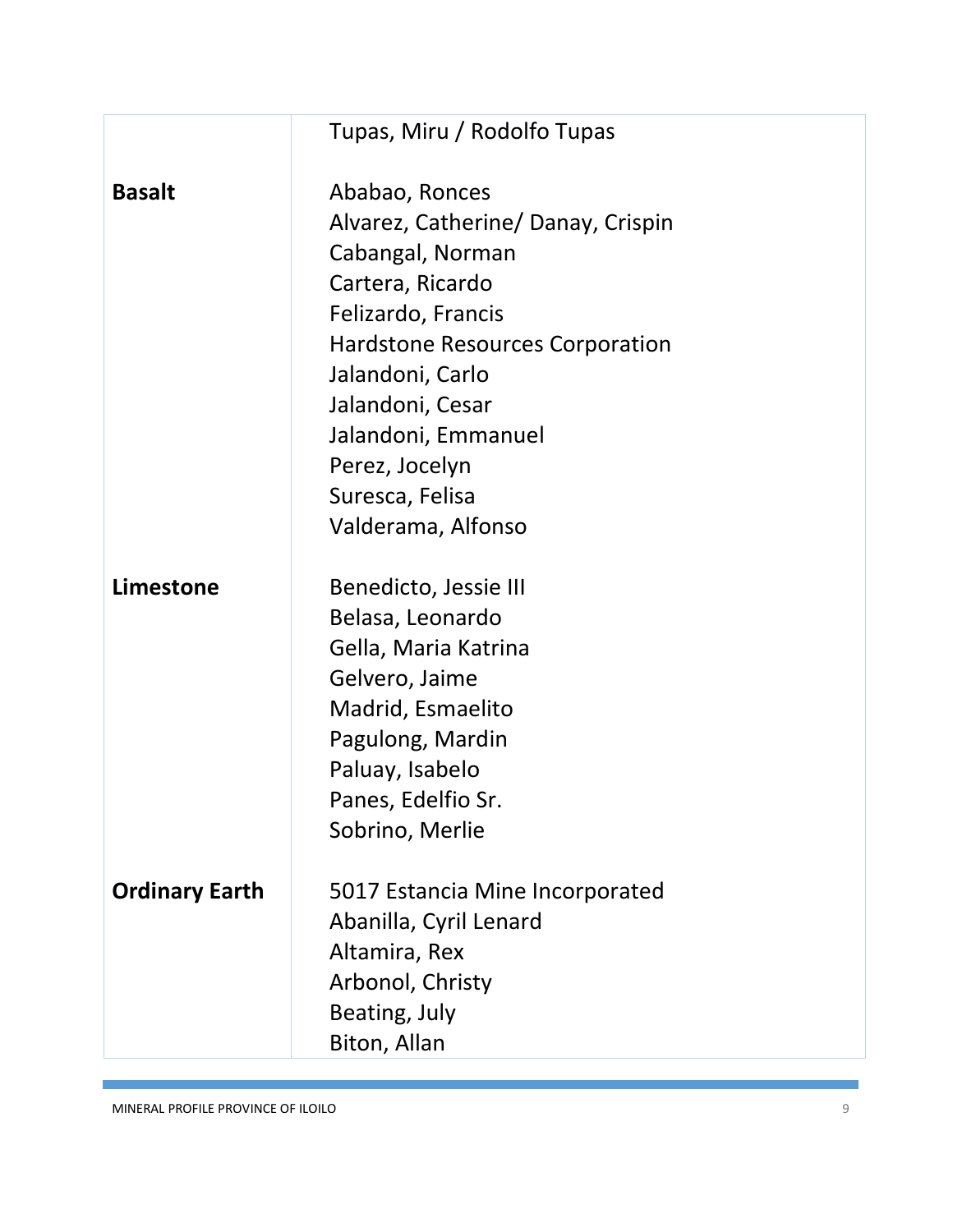Biyo, Kim Jan Buan, Willie Buan, Willie Calderon, Teresita Canaya, Gene Castellano, Jessica Catequista, Anjelo Vittorio Chua, Sixto Danay, Crispin De La Pena, Rosalie Eniego Const. Supply/John Valenzuela Fama, John Hanzel Fama, Merlyn Fama, Merlyn Forro, Gerino Gold Masterland, Inc. Gulmayo, Estela Hatian, Robie Hiponia, Wilfredo Joloro, Jesus Locsin, Krista Allen Locsin, Krista Allen Mallon, May Paz Marmolejo, Reynold Marquez, Mark Martin Christian Pedregosa, Joe Niel Restia Marketing Sta. Cruz, Brenda Suresca, Felisa Suresca, Heres Jun Tresurred Pebbles, Inc.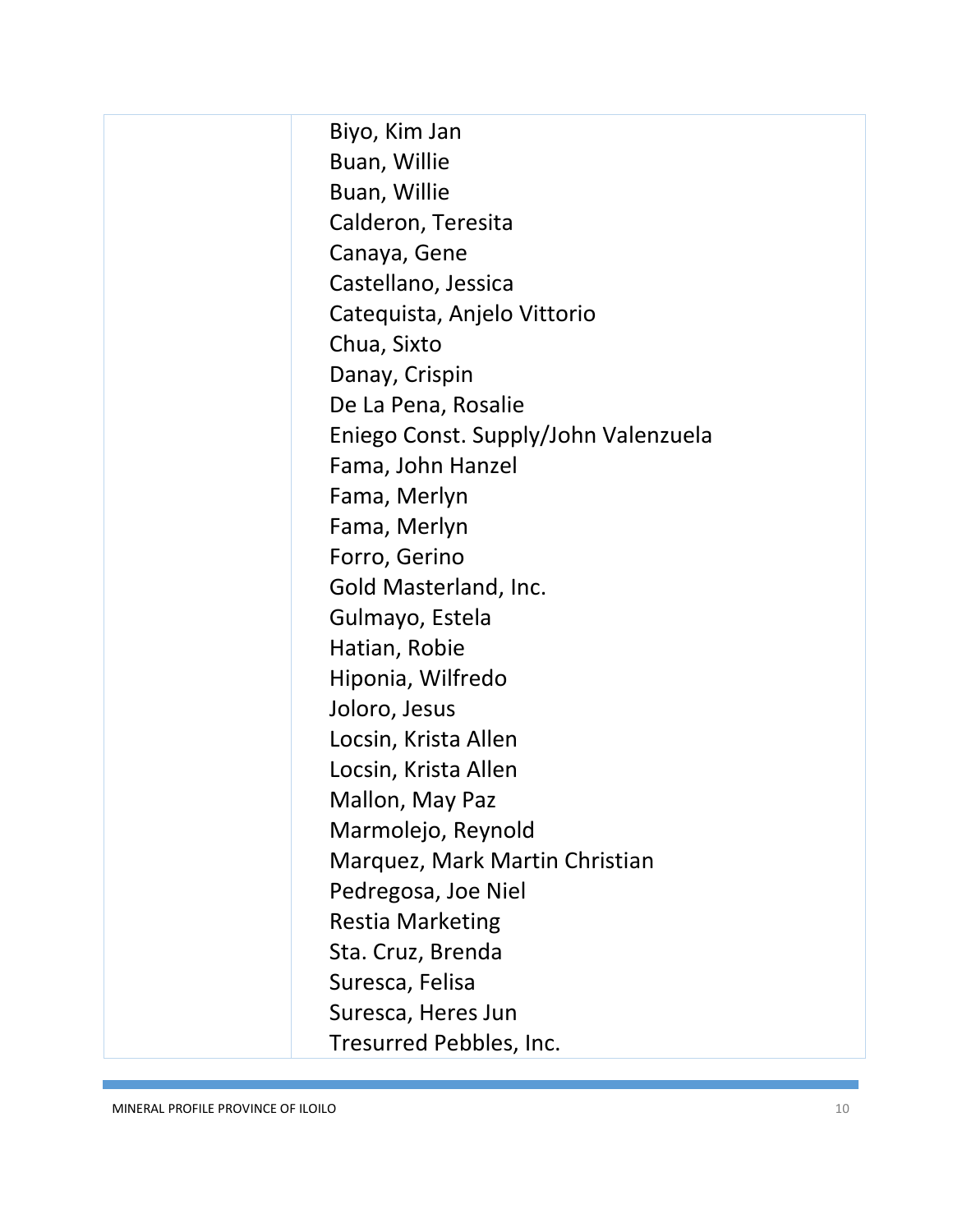#### **IV. ECONOMIC CONTRIBUTION**

### **MINING INVESTMENTS**

With regard to the mining investment of the Province, no records were found yet since companies are still under exploration period. Assets are yet to be found in the target areas.

| <b>Mineral Commodity</b> | Quantity         | Value (PhP)    |  |
|--------------------------|------------------|----------------|--|
| <b>Sand and Gravel</b>   | 524,748.93 Cu. M | 149,911,025.18 |  |
| Limestone                | 13,333.00 Cu. M  | 3,333,250.00   |  |
| <b>Basalt</b>            | 96,294.63 Cu. M  | 22,792,137.50  |  |
| <b>Ordinary Earth</b>    | 144,756.00 Cu.M  | 33,517,760.00  |  |
| <b>Base Course</b>       | 1,115.00 Cu.M    | 158,550.00     |  |

#### **PRODUCTION**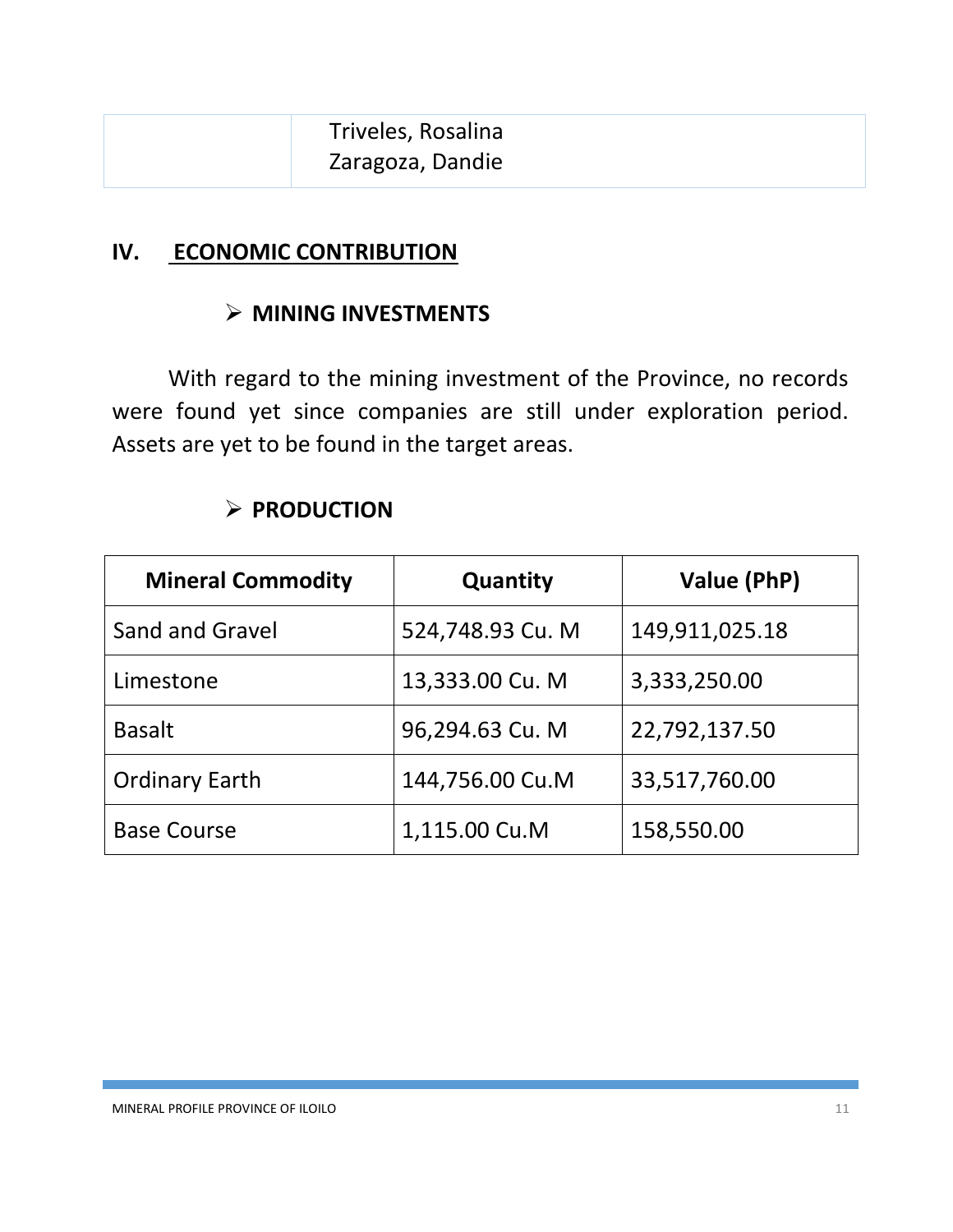# **SALES**

| <b>Mineral Commodity</b> | Quantity         | Value (PhP)    |
|--------------------------|------------------|----------------|
| Sand and Gravel          | 481,372.62 Cu. M | 185,959,217.94 |
| Limestone                | 13,333.00 Cu. M  | 4,666,950.00   |
| <b>Basalt</b>            | 96,295.03 Cu. M  | 31,848,625.50  |
| <b>Ordinary Earth</b>    | 144,681.00 Cu.M  | 55,782,550.00  |
| <b>Base Course</b>       | 1,351.00 Cu.M    | 517,000.00     |

## **EMPLOYMENT**

| <b>Type of Permit</b>                                  | <b>Male</b>               | Female  | <b>Total</b> |
|--------------------------------------------------------|---------------------------|---------|--------------|
| <b>Mineral Production Sharing</b><br>Agreements (MPSA) | <b>Not submitted MGAR</b> |         |              |
| <b>Mineral Processing Permit</b><br>(MPP)              | 148                       | 39      | 187          |
| <b>Industrial Sand and Gravel</b><br>(ISAG) Permit     | 23                        | 6       | 29           |
| <b>Commercial Sand and</b><br>Gravel (CSAG) Permit     | 29                        | 12      | 41           |
| <b>Quarry Permit</b>                                   | No data                   | No data | No data      |
| <b>Gratuitous Sand and Gravel</b>                      | No data                   | No data | No data      |